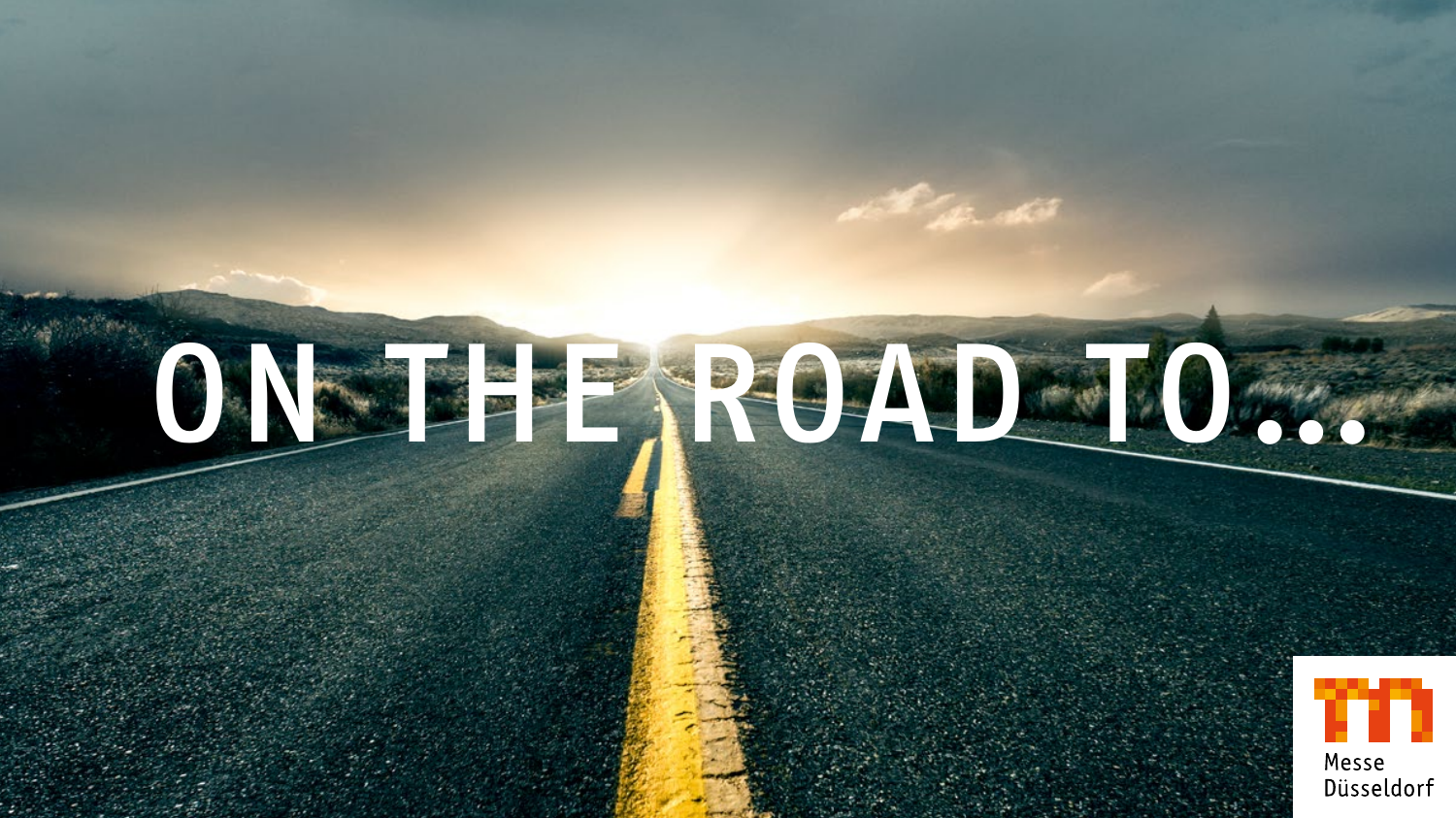# ON THE ROAD TO THE FUTURE.

### CUSTOMER CENTRI

**SEFF** 

CONNECTED RETA

*SEAMLESS STORE* 

YMENT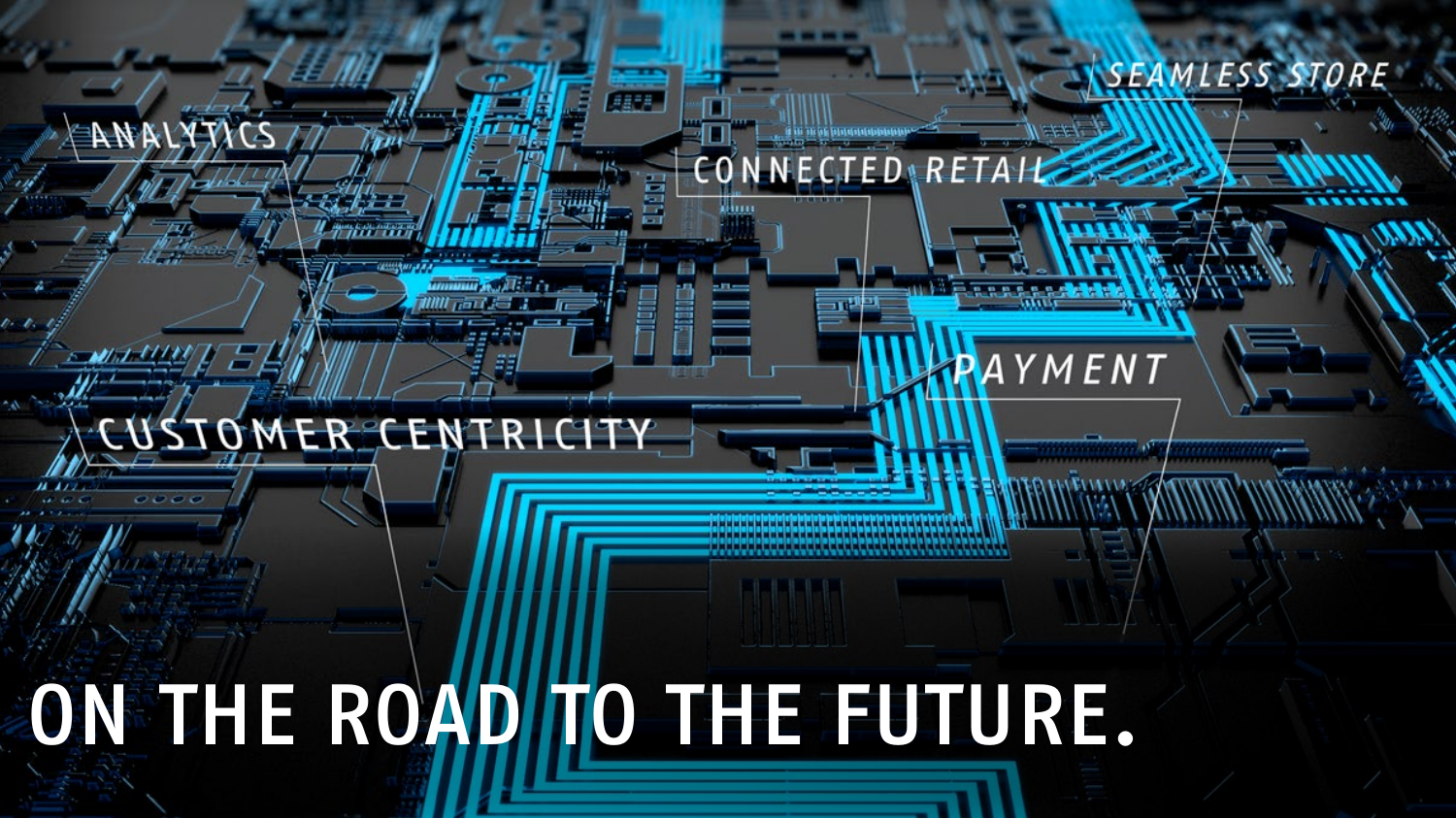# ON THE ROAD TO EUROCIS 2022:

#### **The No.1 event is back – live in Düsseldorf.**

Don't let Europe's most important trade fair for retail technology take place without you, your team or employees. It can be decisive for your – and your company's – success. Because it's all about the topics of the future in the dynamic world of retail technology.

#### **Be there – from 31 May to 2 June 2022.**

Tickets at **[www.eurocis.com/tickets](https://www.eurocis.com/tickets)**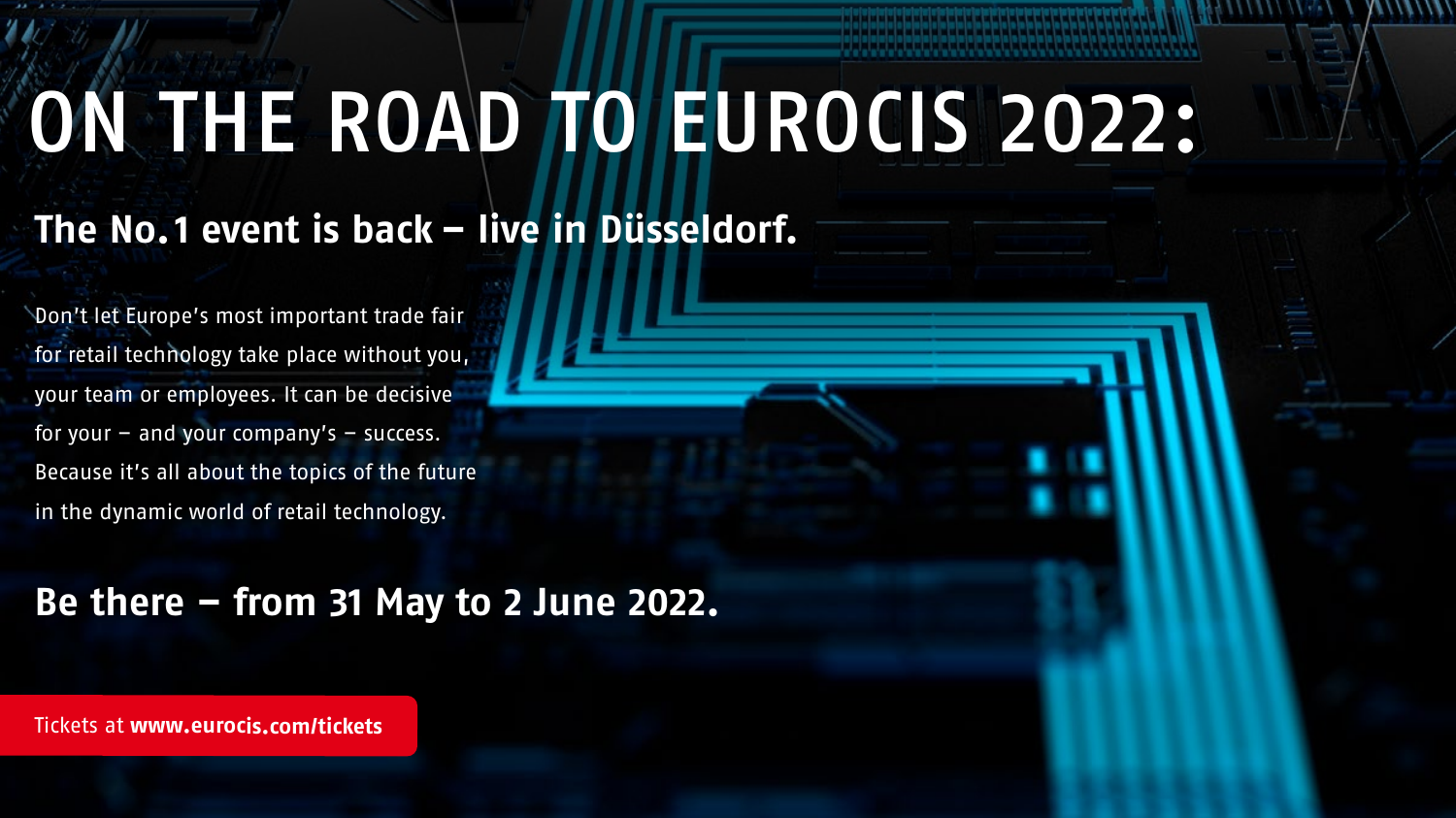#### **Hot Topics at EuroCIS 2022.**

#### **CONNECTED RETAIL:**

#### **ACTION ON ALL CHANNELS.**

The merging of online and offline retail has been more important than ever since 2020. In the future, every retailer must seamlessly connect digital and stationary sales channels. **At EuroCIS, you can find out who can support you and how.**

#### **SEAMLESS STORE: SUCCESS – COMPLETELY AUTOMATIC.**

Automated store concepts, digitalised stationary shopping - food and convenience retailers in particular need to invest here. **Let EuroCIS 2022 show you how much you can profit from such investments.**

#### **ANALYTICS: SOLUTIONS WITH A SYSTEM.**

Artificial intelligence and machine learning are among the most important technological advances – and challenges. Retailers urgently need to take action here. **Come and see for yourself at EuroCIS 2022 what is possible for you.**

#### **CUSTOMER CENTRICITY: KING CUSTOMER 2.0.**  Focus on the customer and his or her needs. Personalised digital offerings and services, Smartphone solutions, digital consulting assistants and much more. **Choose the best offer for your success at EuroCIS 2022.**

#### **PAYMENT: CASHLESS WINS.**

Customers in stationary retail increasingly pay by cashless or even contactless means. Modern touchpoints are increasingly replacing the classic checkout environment. **Discover how profitable cashless is for you at EuroCIS 2022.**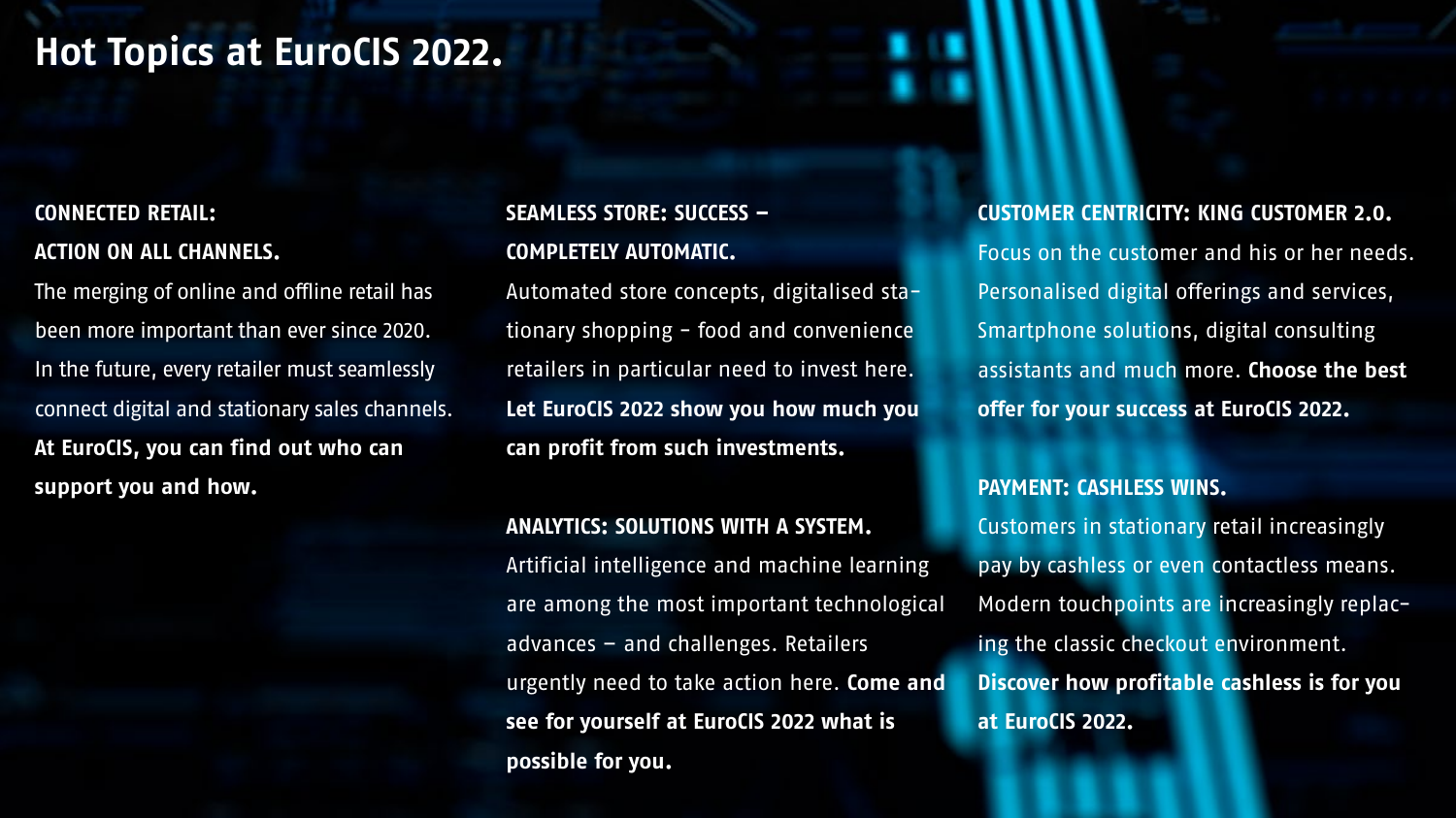#### **The Specials of EuroCIS 2022: Top events within the top event.**

![](_page_4_Picture_1.jpeg)

In 2022, EuroCIS will once again offer a diverse accompanying programme – physically and digitally. As always, the Specials are the perfect complement to a rich EuroCIS experience.

#### **STAGES**

Presentration platforms for the masterminds of the industry:

Retail Technology Stage

■ Connected Retail Stage Ideas for the future, for innovations, products and solutions.

#### **AREA**

Startup hub – the future lab for newcomers. Our special area for the new generation of retail technology.

#### **GUIDED INNOVATION TOUR**

The "Guided Retail Technology Innovation Tour" showcases a selection of the most important innovations at EuroCIS 2022. Each tour lasts 90 minutes.

![](_page_4_Picture_11.jpeg)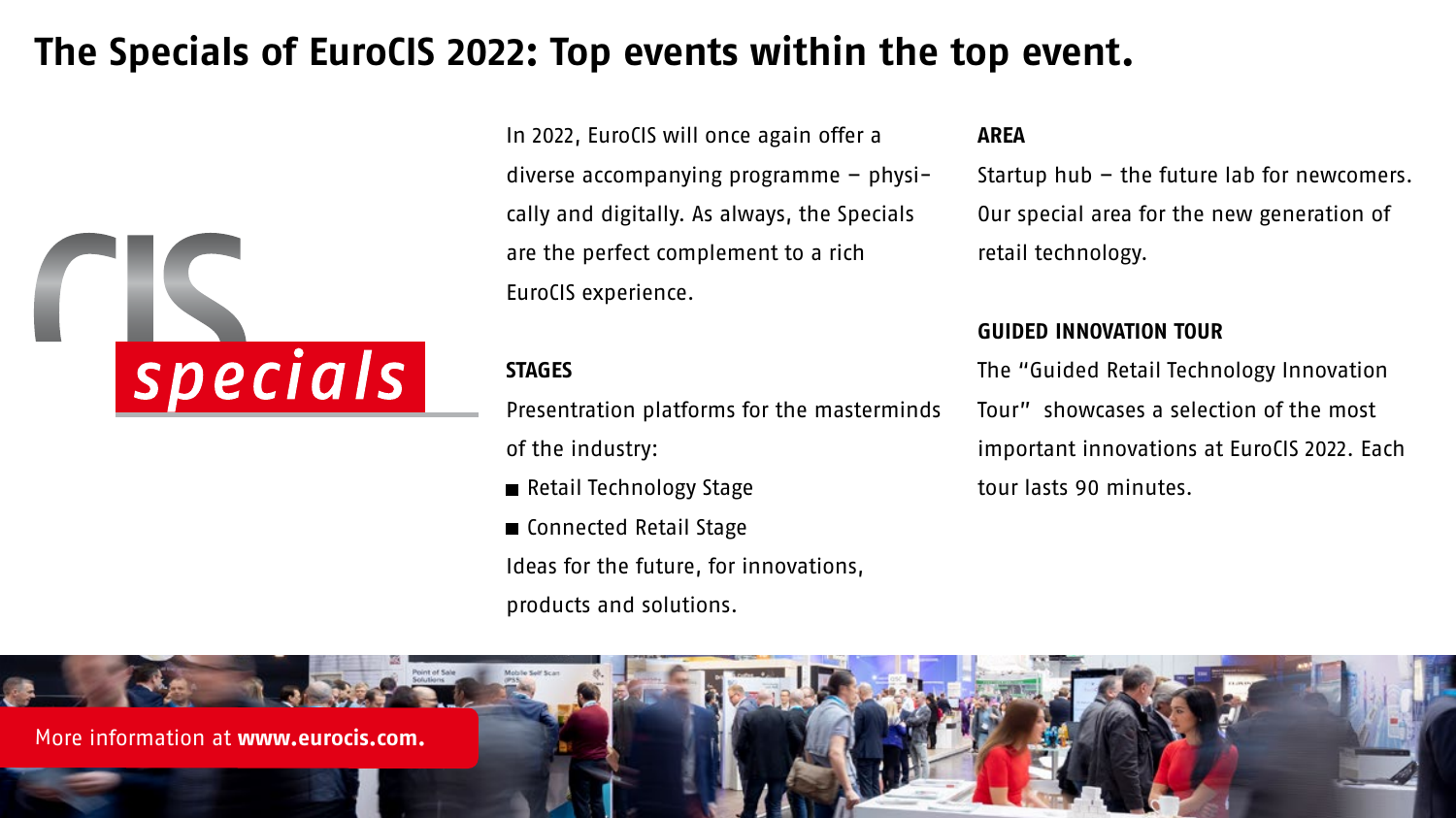![](_page_5_Picture_0.jpeg)

#### **Useful links & services for your visit to the fair:**

**Profile data 2019:** [www.eurocis.com/2115](https://www.eurocis.com/2115) **Exhibitor database:** [www.eurocis.com/2410](https://www.eurocis.com/2410) **Online ticket shop:** [www.eurocis.com/2130](https://www.eurocis.com/2130) **E-newsletter "monthly":** [www.eurocis.com/2060](https://www.eurocis.com/2060) **Networking:** <www.eurocis.com/networking>

#### **EuroCIS@Social Media:**

| Twitter  | www.twitter.com/eurocis               |
|----------|---------------------------------------|
| YouTube  | www.youtube.com/user/EuroCISTradeFair |
| LinkedIn | www.linkedin.com/groups/4427899       |
| facebook | www.facebook.com/euroshop.tradefair   |

**Webtalk Retail Salsa:** www[.retail-salsa.de/en](https://www.retail-salsa.de/en/)